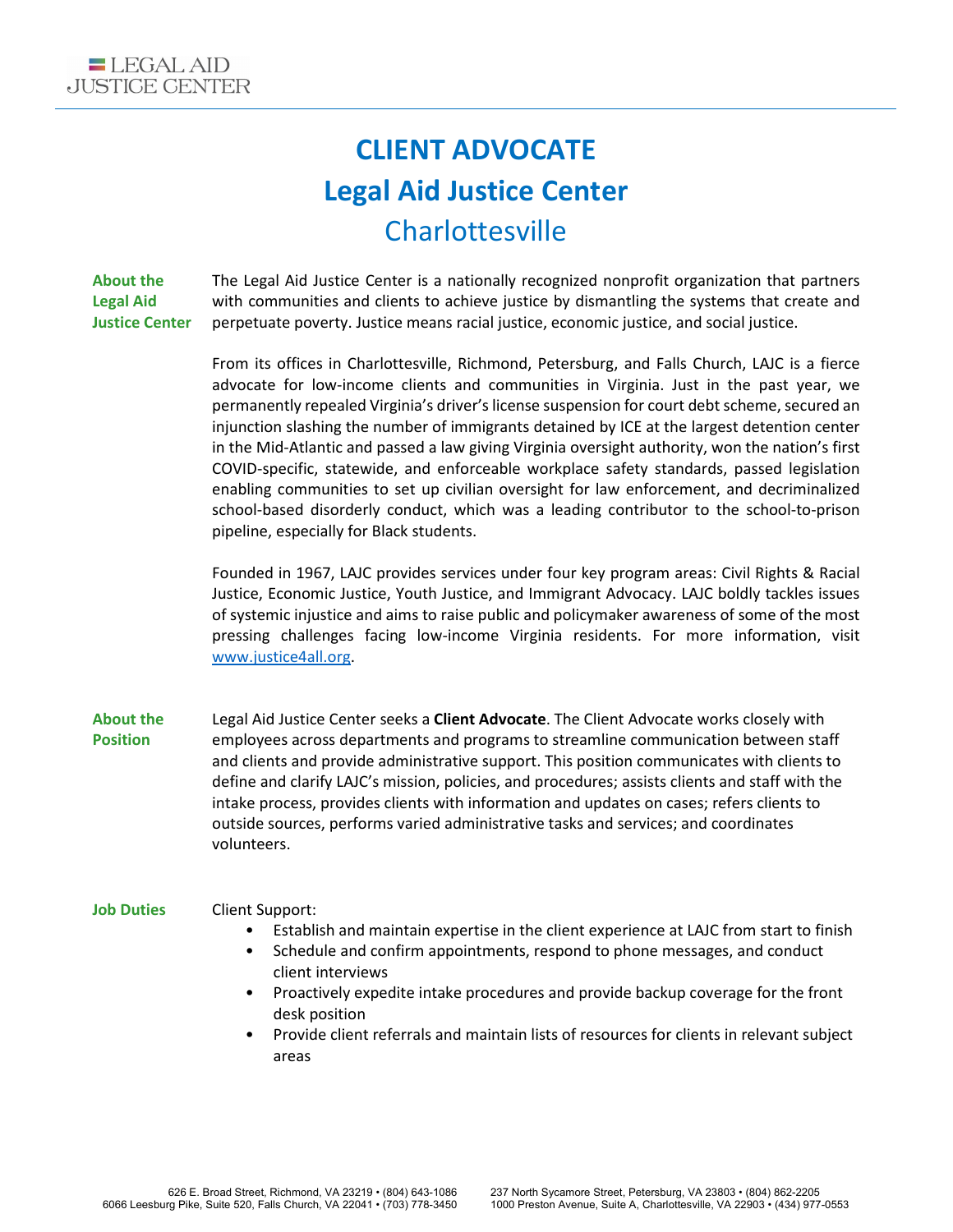Administrative Support:

- Provide administrative support to all departments and perform general clerical duties as assigned. Tasks are compiled and prioritized by the supervisor to maintain manageable workflows.
- Attorney support prepare and distribute materials and information for client cases and other legal issues and assist with paper and electronic filing. With approval from LAJC's lawyers, provide clients with advice, information, and updates on their cases.
- Organizer support assist with communications with clients and community partners, and support intake for clients referred by organizers
- Development and Communication support prepare and distribute materials and assist with events
- Support LAJC's outreach and resource-sharing initiatives

Volunteer Coordination:

- Assess and respond to the volunteer needs at your office including answering volunteer requests, placing volunteers, and coordinating volunteers for outreach events
	- Train and supervise administrative volunteers and support other staff to supervise volunteers

| <b>Required</b><br><b>Qualifications</b>  | Strong commitment to social, economic, and racial justice<br>$\bullet$<br>3 years of customer service or related work experience<br>$\bullet$<br>Proficient with Microsoft Office applications<br>$\bullet$<br>Exceptional organizational skills and attention to detail<br>$\bullet$<br>Ability to multitask in a high-stress environment<br>٠<br>Ability to work in a team environment<br>$\bullet$ |
|-------------------------------------------|-------------------------------------------------------------------------------------------------------------------------------------------------------------------------------------------------------------------------------------------------------------------------------------------------------------------------------------------------------------------------------------------------------|
| <b>Preferred</b><br><b>Qualifications</b> | Bilingual (English/Spanish)<br>$\bullet$<br>Bachelor's degree or equivalent experience<br>$\bullet$<br>Excellent interpersonal skills with the ability to manage sensitive and confidential<br>$\bullet$<br>situations with tact, professionalism, and diplomacy<br>Skills in professional email, verbal etiquette, and effective communication<br>$\bullet$                                          |
| <b>Location</b>                           | This role will be based in our Charlottesville office. Occasional travel between offices will be<br>required.                                                                                                                                                                                                                                                                                         |
| <b>Application</b><br><b>Deadline</b>     | July 13, 2022. We accept applications on a rolling basis and encourage candidates to apply as<br>soon as possible.                                                                                                                                                                                                                                                                                    |
| <b>Salary</b>                             | Salary range is \$50,000 to \$65,000 based on years of relevant experience and LAJC's formal<br>salary scale.                                                                                                                                                                                                                                                                                         |
| <b>Benefits</b>                           | Our mission is compelling, and our team members are passionate about their work, and so<br>we recognize the need to provide generous benefits and encourage rest and a healthy work<br>environment. For example, we provide:                                                                                                                                                                          |